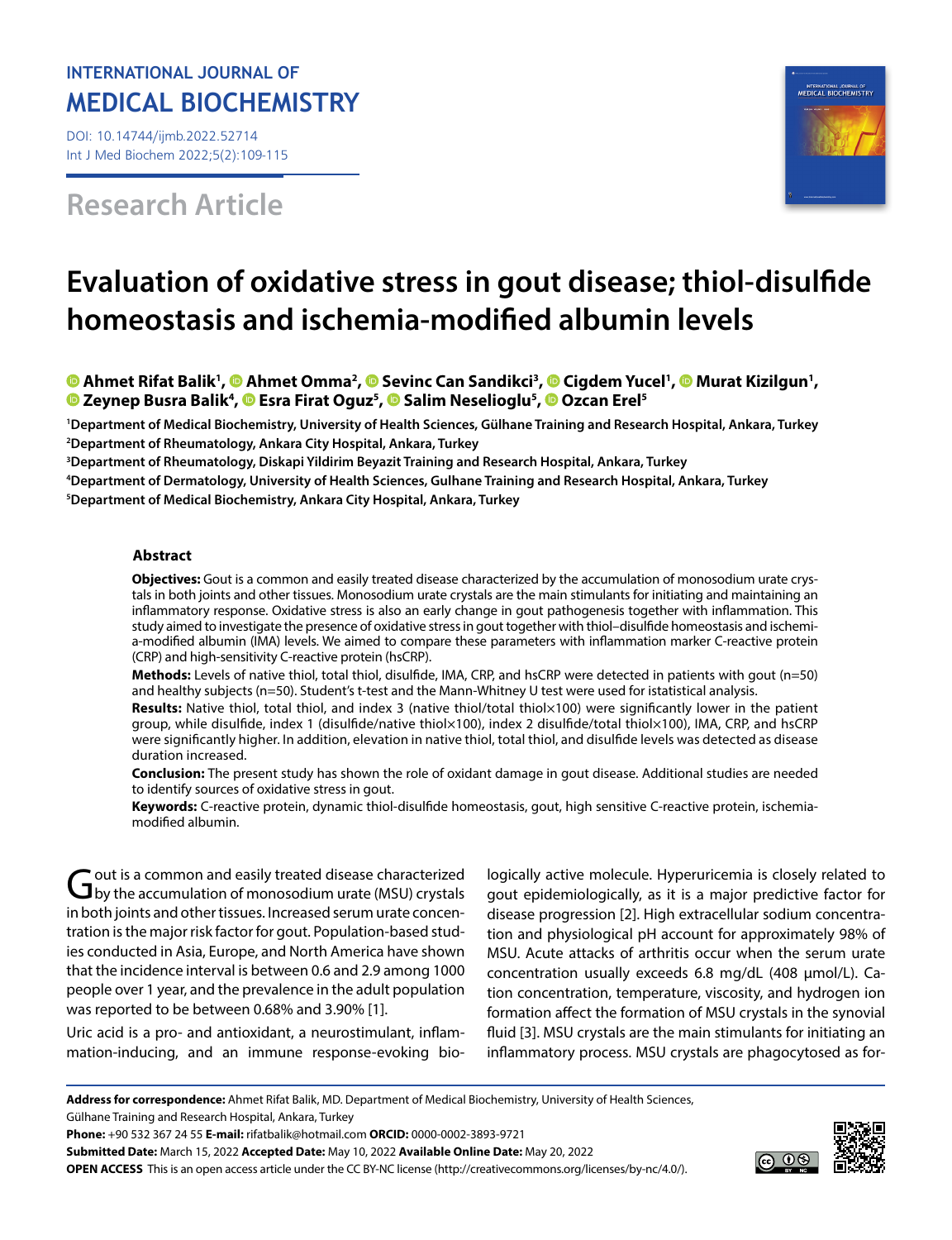eign particles. Phagocytosis causes the release of interleukin-1 beta (IL-1β), tumor necrosis factor-alpha (TNF-α), interferon $gamma$  (IFN- $\gamma$ ), monocyte chemotactic protein-1 (MCP-1), and CC chemokine receptor 7, as well as prostaglandins and adhesion molecules [4, 5].

One of the early changes seen in gout with these inflammatory processes is the presence of oxidative stress. This causes the accumulation of reactive oxygen species (ROS) and the production of proinflammatory stockings [6]. This situation is also known to cause degeneration in the articular tissues [7]. Thiol is an organic compound having sulfhydryl groups to compensate for oxidative stress. Protection of cells from oxidative damage is mostly done by low-molecular weight thiol and sulfhydryl stocks. Thiol (-SH) serum levels are correlated with antioxidant status, while disulfide (S-S) levels are correlated with exposure to oxidation [8].

Free radicals alter the N terminal region of albumin. This altered form is called ischemia-modified albumin (IMA) [9]. IMA levels also give valuable opinions about ROS exposure. C-reactive protein (CRP) synthesized by the hepatocytes is an acute-phase protein. Elevated CRP levels are known to be supporting the diagnosis of various diseases. High-sensitivity C-reactive protein (hsCRP) is more sensitive than standard CRP, and it gives a better measure of inflammation [10]. Gout is also an inflammatory disease. The relationship between oxidative stress and the presence of inflammation is well known. CRP and hsCRP, which are frequently used as inflammation markers in clinical laboratories, were evaluated together with the mentioned oxidative stress markers. For all these reasons, we aimed to evaluate the inflammatory status and oxidative stress with these biomarkers in patients with gout.

# **Materials and Methods**

# **Patient population**

Gout patients meeting the criteria of the American College of Rheumatology were included in the study [11]. The control group was selected from healthy relatives of patients who did not have any chronic diseases. A total of 100 volunteers, 50 patients and 50 controls, were included in the study. Participants were selected from individuals between the ages of 18 and 90 years. Individuals who smoked or consumed alcohol were excluded from the study. The study was approved by the local ethics committee (approval number: E2-21-402), and written consent was obtained from all participants according to Helsinki Criteria.

# **Analysis**

Venous blood samples after 12 h of fasting were collected from all participants. The tubes were centrifuged at 3500 rpm for 10 min to serum. Separated sera were aliquoted into Eppendorf tubes and stored at -80°C until the time of analysis. IMA [12] and thiol–disulfide homeostasis tests (native thiol, total thiol, and disulfide) [13] were measured spectrophoto-

#### **Table 1. Characteristics of patients with gout**

| <b>Feature</b>                              | <b>All patients</b><br>$(n=50)$ |                |
|---------------------------------------------|---------------------------------|----------------|
|                                             | $\mathbf n$                     | %              |
| Age, mean±SD (years)                        | 55.10±15.72                     |                |
| Disease duration, median (min-max) (years)  | $3(0-20)$                       |                |
| Gender                                      |                                 |                |
| Female                                      | 9                               | 18             |
| Male                                        | 41                              | 82             |
| Clinic                                      |                                 |                |
| Having an attack                            | 49                              | 98             |
| Number of attacks, median (min-max)         | $2(0-8)$                        |                |
| Hypertension                                | 28                              | 56             |
| Diabetes mellitus                           | 15                              | 30             |
| Atherosclerotic coronary heart disease      | 11                              | 22             |
| Tophus                                      | 5                               | 10             |
| Drug use                                    |                                 |                |
| None                                        | 8                               | 16             |
| Colchicine                                  | 10                              | 20             |
| Uricolysis                                  | 12                              | 24             |
| Colchicine+uricolysis                       | 14                              | 28             |
| Colchicine+uricolysis+steroid               | 3                               | 6              |
| Colchicine+steroid                          | $\overline{2}$                  | 4              |
| Colchicine+adenuric                         | $\mathbf{1}$                    | $\overline{2}$ |
| Laboratory, median (min-max)                |                                 |                |
| Erythrocyte sedimentation rate (mm/h)       | 19 (2-65)                       |                |
| Uric acid (mg/dL)                           | 7.5 (4.2-13.60)                 |                |
| White blood cell (10 <sup>3</sup> cells/µL) | 8.95 (4.5-19)                   |                |
| Hemoglobin (g/dL)                           | 13.84±1.46                      |                |
| Platelet (10 <sup>3</sup> cells/µL)         | 238.5 (134-593)                 |                |
| Creatinine (mg/dL)                          | $1.0(0.6-1.7)$                  |                |
| Alanine aminotransferase (U/L)              | 32 (9-135)                      |                |
| Gamma-glutamyl transferase (U/L)            | 44 (12-180)                     |                |
| Fasting blood glucose (mg/dL)               | 102 (76-287)                    |                |
| Triglyceride (mg/dL)                        | 159 (55-493)                    |                |
| Total cholesterol (mg/dL)                   | 178 (128-278)                   |                |
| High-density lipoprotein (mg/dL)            | 44 (30-74)                      |                |
| Low-density lipoprotein (mg/dL)             | $122 + 27.82$                   |                |

metrically, while CRP and hsCRP levels were detected with the Beckman Coulter AU680 device by the immunoturbidimetric method. The indices of thiol-disulfide homeostasis were also calculated and recorded (index 1: disulfide/native thiol×100, index 2: disulfide/total thiol×100, index 3: native thiol/total thiol×100).

#### **Statistical analysis**

All statistical analyses were carried out with the IBM SPSS Statistic v.22 programs. Normality tests were done with the Shapiro-Wilk test. Results were presented as mean±SD for parametric variables, and median (min-max) for nonparamet-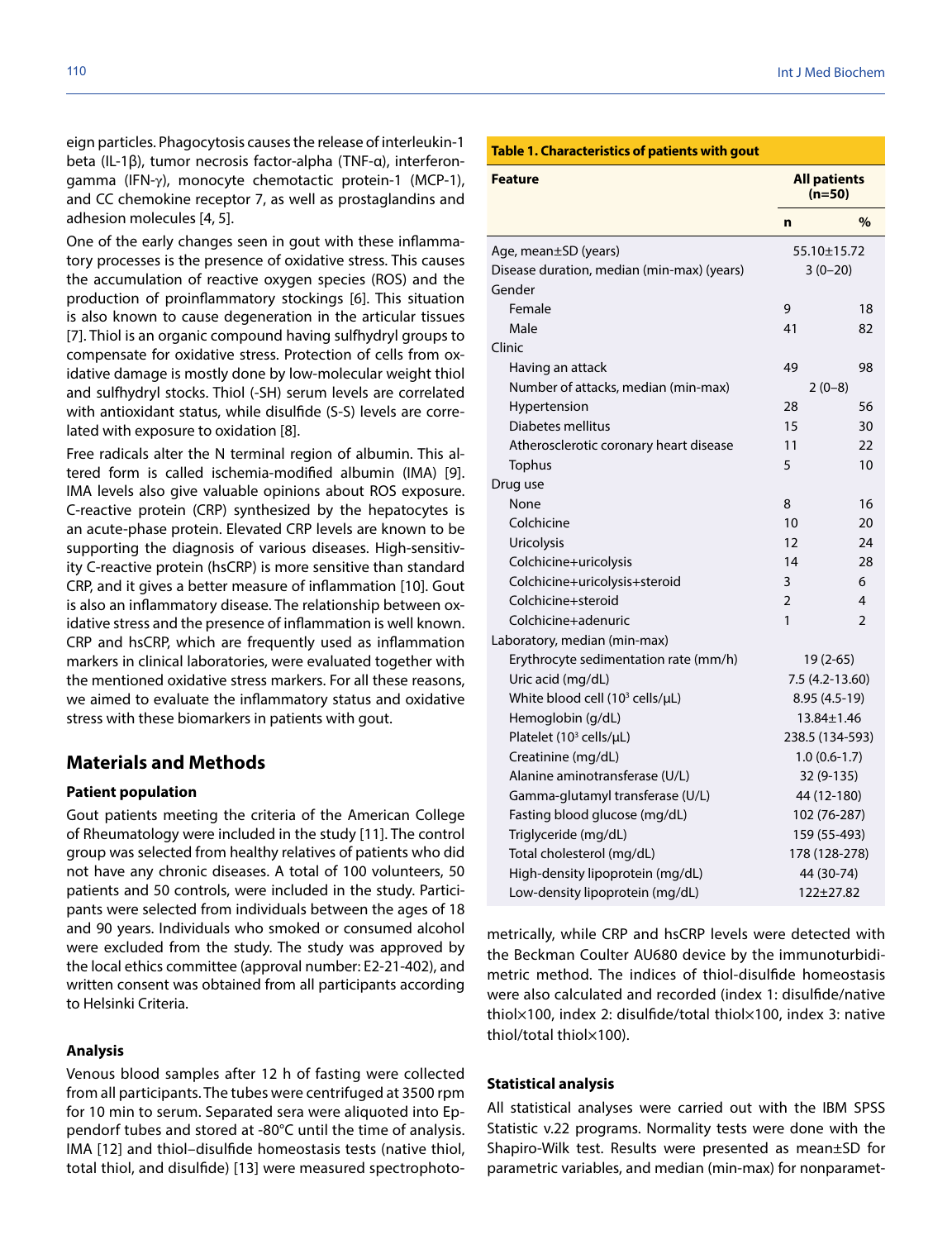| <u>and control groups</u> |                           |                   |            |
|---------------------------|---------------------------|-------------------|------------|
| <b>Parameters</b>         | Patients with gout (n=50) | Control $(n=50)$  | p          |
| Native thiol (µmol/L)     | $218.85 \pm 81.65$        | 406.50±43.73      | $< 0.001*$ |
| Total thiol (µmol/L)      | 251.33±88.26              | 438.23±44.06      | $< 0.001*$ |
| Disulfide (µmol/L)        | $16.24 \pm 4.43$          | $15.86 \pm 2.11$  | 0.586      |
| Index 1                   | 7.60 (4.86-21.03)         | $3.95 \pm 0.68$   | $< 0.001*$ |
| Index 2                   | 6.59 (4.43-14.80)         | $3.65 \pm 0.59$   | $< 0.001*$ |
| Index 3                   | 86.82 (70.39-91.14)       | $92.70 \pm 1.18$  | $< 0.001*$ |
| IMA (ABSU)                | $0.919 \pm 0.105$         | $0.859 \pm 0.074$ | $0.001*$   |
| $CRP$ (mg/L)              | $8.6(0.7-210.9)$          | $2.3(0.3-21.2)$   | $< 0.001*$ |
| $hsCRP$ (mg/L)            | $7.25(0.5-160.5)$         | $1.85(0.1-21.5)$  | $< 0.001*$ |
|                           |                           |                   |            |

**Table 2. Serum native thiol, total thiol, disulfide, index 1, index 2, index 3, IMA, CRP, and hsCRP levels (mean +/- SD) in the patients and control groups**

P<0.05 was considered statistically significant. P values with an asterisk indicate differences between the parameters. Index 1: Disulfide/native thiol×100; Index 2: Disulfide/total thiol×100; Index 3: Native thiol/total thiol×100; IMA: Ischemia-modified albumin; CRP: C-reactive protein; hsCRP: High-sensitivity C-reactive protein.

ric variables. Student's t-test and the Mann-Whitney U test were used for the analysis of numerical variables. Correlation analyses were performed using Pearson's and Spearman's tests. Receiver operating characteristic (ROC) analysis was carried out for parameters showing significant differences between patient and control groups. P<0.05 was accepted as a level of statistical significance for all tests.

# **Results**

Of the total patients, 9 females and 41 males (age mean±SD  $=55.10\pm15.72$ ) in the patient group and 14 females and 36 males in the control group (age mean±SD =52.28±14.94) were analyzed. The demographic and clinical features of the patient group are summarized in Table 1.

Native thiol, total thiol, and index 3 were significantly lower in the patient group, while disulfide, index 1, index 2, IMA, CRP, and hsCRP were significantly higher. Disulfide levels were also increased in gout patients but the change was not statistically significant (Table 2). On the other hand, the measured parameters were compared between those who received drug therapy (n=42) and those who did not (n=8). Accordingly, there was no significant difference between the patients who received and did not receive drug therapy for native thiol, total thiol, disulfide, IMA, CRP, and hsCRP (p values were 0.334, 0.328, 0.337, 0.313, 0.169, and 0.169, respectively).

Native thiol, total thiol, and disulfide levels were correlated with prolonged disease duration (p values were 0.032, 0.028, and 0.028, respectively). ROC analysis was done to detect parameters with the best power of discriminating between patients and healthy subjects (Fig. 1). Accordingly, native thiol, total thiol, index 1, index 2, and index 3 provided good discriminating power among the analyzed parameters with the specified cutoff values (AUC were 0.982, 9.975, 0.999, 0.900, and 0.999, respectively). As a result of the correlation analysis, CRP and hsCRP showed negative correlations with native thiol, total thiol, disulfide, and index 3 (p values for CRP were <0.001, <0.001, 0.014, and <0.001, respectively; p values for

hsCRP were <0.001, <0.001, 0.010, and <0.001, respectively). They showed a positive correlation with index 1, index 2, and IMA (p<0.001 for all) (Fig. 2).

# **Discussion**

In addition, CRP and hsCRP levels were evaluated together in terms of inflammation in these patients. Our results revealed that native thiol, total thiol, and index 3 are significantly lowered in gout patients while, index 1, index 2, IMA, CRP, and hsCRP are significantly elevated (Table 2). Native thiol, total thiol, and disulfide levels increased significantly as the disease duration increased. It was observed that the measured inflammation markers and the parameters of oxidative stress were in a significant correlation. ROC analysis has shown that native thiol, total thiol, index 1, index 2, and index 3 parameters have quite high sensitivity and specificity in the discrimination of patients from controls at determined cutoff levels. These results have directed us toward the close relationship between oxidative stress (measured by thiol-disulfide homeostasis and IMA) and gout disease, and it also correlates with the severity of inflammation. The present study is the first report to evaluate oxidative stress by means of thiol-disulfide homeostasis and IMA in gout patients. Our data are consistent with previous oxidative stress studies in gout [14, 15].

Oxidative stress is expressed as the imbalance between ROS production and antioxidant mechanisms [16]. Thiols are among the major constituents of serum antioxidants, and they have critical roles in ROS defense. Native thiols are the -SH groups found free of glutathione conjugated and reduced in and out of cells. Native thiols (-SH) can be oxidized and converted to disulfide (-S-S-) groups. This is a dynamic and reversible process. Oxidized (-S-S-) and reduced (-SH) thiol forms together compose the total thiols [13]. The amino acids aspartyl-alanyl and histidine-lysine located in the N-terminal region of albumin bind nucleic acids, metals such as nickel, copper and cobalt. Free radicals formed during ischemia and reperfusion, acidosis, and improper functioning of the sodi-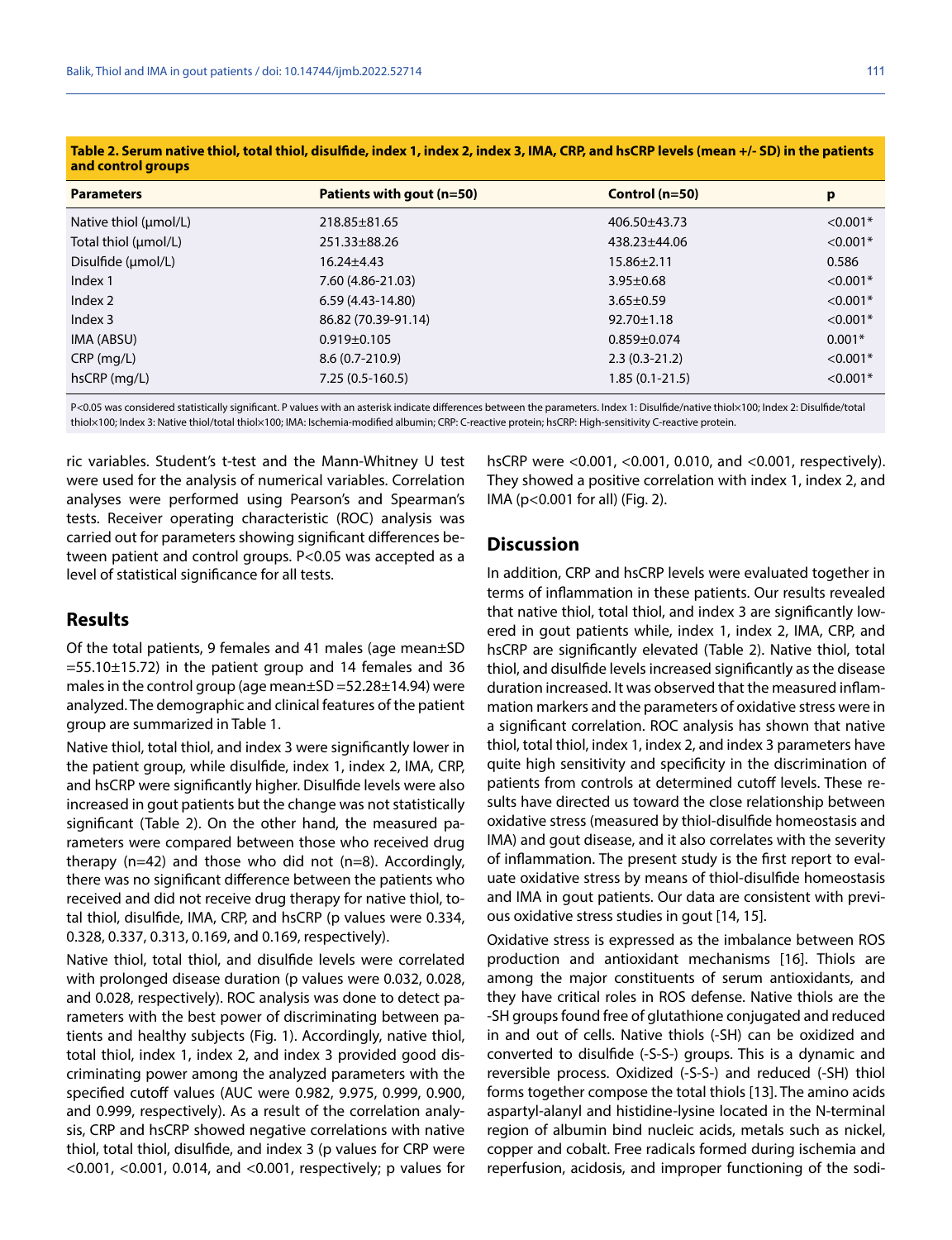

#### **Figure 1.** ROC analysis results.

ROC: Receiver operating characteristic; IMA: Ischemia-modified albumin; Index 1: Disulfide/native thiol×100; Index 2: Disulfide/total thiol×100; Index 3: Native thiol/total<br>thiol×100

um-potassium pump are the modifications affecting the Nterminal region. Free radicals alter the N-terminal region of albumin, and it cannot bind metal ions anymore it is called IMA. Normally, IMA is a total of 1%-2% of total albumin. But under ischemic conditions, its level increases to 6%-8%, which makes IMA a useful marker of oxidative stress [17, 18]. For these reasons, in the presence of increased oxidative stress, it is expected that native thiols will decrease by oxidation, and disulfide levels will increase relatively. In addition, a significant increase in IMA levels will be expected.

The formation of hyperuricemia increases the production of free oxygen radicals, supports lipid peroxidation, and increases the expression of proinflammatory factor [14]. During the development of gouty arthritis, MSU enters cells via endocytosis and induces inflammation [15]. MSU stimulates synovial cells, monocyte macrophages, and neutrophils to produce IL-1β, which promotes the release of a number of inflammatory cytokines such as IL-6, TNF-α, and MCP-1, leading to the spread of inflammation [19]. Additionally, sustained oxidative stress can lead to chronic inflammation [20]. Overproduction of ROS is a pathogenetic factor in acute gouty arthritis [21]. Excessive production of ROS activates inflammation, particularly the protein 3 containing NACHT, LRR, and PYD domains and promotes IL-1β production in gouty arthritis [22]. MSUs undergo phagocytosis of neutrophils. The resulting phagolysosomes are destabilized by ROS, cytokine release, proteases, arachidonic acid products, prostaglandins, and myeloperoxidase. This triggers membrane disruption and cell death [23]. In synovial cells exposed to MSU crystals and IFN- $\gamma$ , NO- is produced by inducible nitric oxide synthase enzyme [24]. Synoviocytes form a part of the inborn immune response as they trigger an inflammatory process by the production of electronically unstable molecules, such as nitric oxide (NO-), O<sub>2</sub>-, OH-, alkoxide (RO-), ROO-, and H<sub>2</sub>O<sub>2</sub>, hypochlorous acid, ozone  $(O_3)$ , and singlet oxygen [25, 26]. Studies are reporting that these crystals attract immunoglobulins, lipids, and complement factors to themselves, which in turn causes the formation of immune complexes in various cells. According to this information, it is seen that ROS and inflammation increase together in the presence of gouty arthritis and play an active role in pathogenesis. The data of this study are in agreement with the presented information.

A recent study demonstrated that celery seed extract treatment decreased serum levels of uric acid and xanthine oxidase and ROS and increased serum levels of superoxide dismutase and glutathione peroxidase in mice with hyperuricemia. It has also been claimed that in rats with acute gouty arthritis, celery seed extracts may have antigout properties, in part through anti-inflammatory and antioxidative effects, by relieving swelling of the ankle joints and reducing inflammatory cell infiltration [14]. Another study on rats with gouty arthritis showed that administration of MSU caused significant increases in oxidative stress parameters (malondialdehyde and total oxidant status). In addition, significant decreases in antioxidant defense systems (glutathione, superoxide dismutase, and total antioxidant status) were observed [27]. In a study they carried out on birds with gout, Chakravarthi et al. [28] showed that antigout treatment reduced uric acid and xanthine oxidase levels and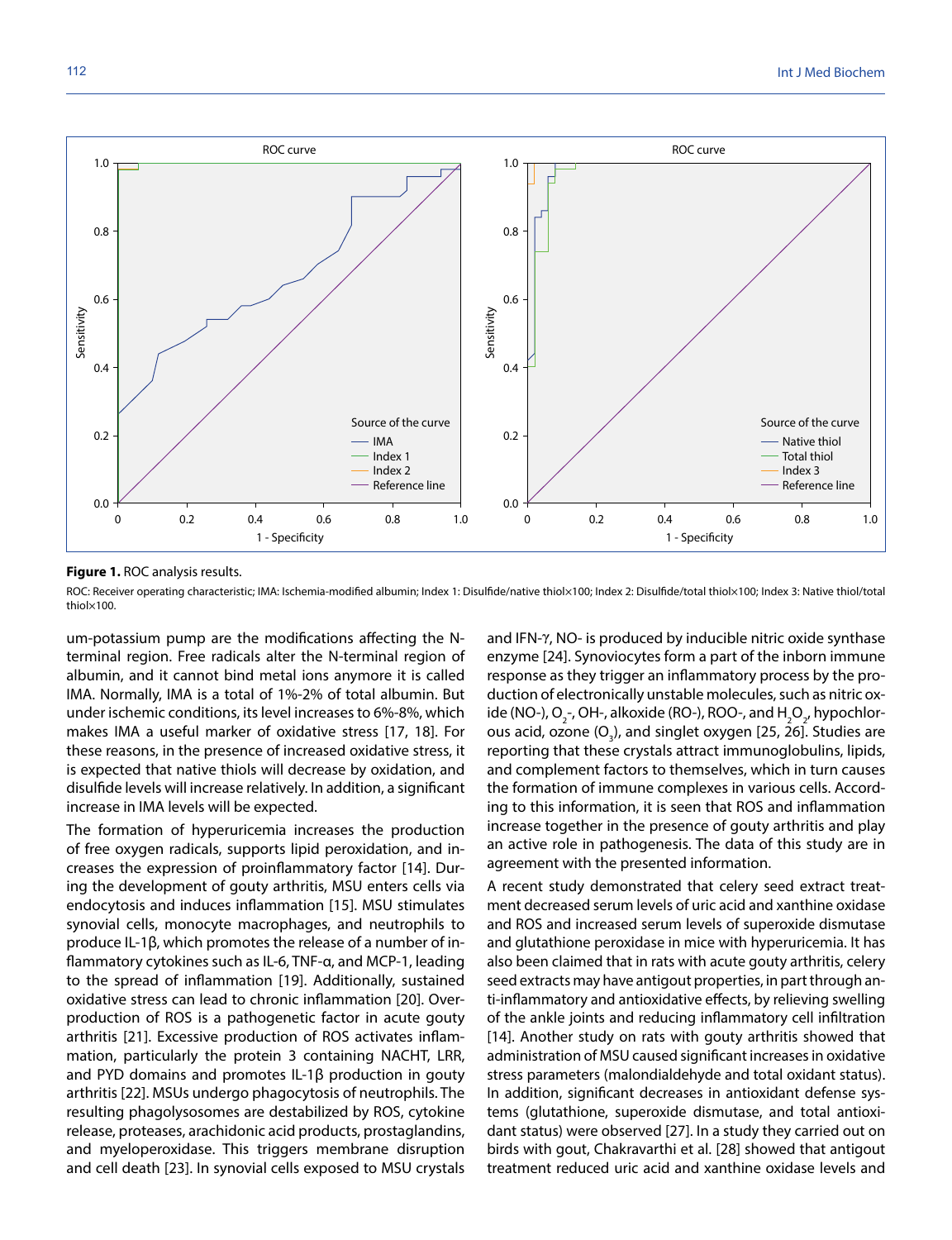

brought superoxide dismutase, catalase, and glutathione levels to normal levels. Administration of lesinurad and allopurinol resulted in a significant reduction in serum levels of uric acid, blood urea nitrogen, xanthine oxidase activity, catalase, glutathione peroxidase, and inflammatory cytokines (IL-1β and TNF-a) reported in hyperuricemic mice. Both partially reversed oxonate-induced changes in renal mURAT-1, mGLUT-9, mOAT-1, and mOAT-3 expressions and changes in the immunoreactivity of TGF-β1 resulted in increased renal uric acid secretion and excretion. Combined administration of Lesinurad and ALP restored all the altered parameters in a synergistic manner, improving kidney function in the hyperuricemic mouse model used [29]. In another study, a decrease in ROS and proinflammatory cytokines was detected in mice treated with hyperuricemic agents [30]. In another study, it was determined that Ginsenoside R1, an antioxidant agent, reduced inflammation and gouty arthritis induced by MSU [31]. All these previous studies support our results.

Synoviocytes are known to express antioxidants such as superoxide dismutase, catalase, and glutathione peroxidase [32]. This situation may cause an increase in antioxidant defense to help reduction of disulfide groups. As the disease duration increases, an increase in native thiols may have occurred as a defense mechanism against the increase in oxidation. The increase in both disulfide and native thiol may have indirectly caused an increase in total thiols.

To our knowledge, this is the first report in the literature to evaluate dynamic thiol-disulfide homeostasis and IMA together with common markers of inflammation in gout patients. The correlation of these oxidative stress markers with inflammation markers clearly demonstrates the importance of research. In addition, dynamic thiol-disulfide homeostasis was evaluated for the first time in gout and together with IMA, which was previously analyzed in various diseases. This study shows the role of oxidative damage in gout patients. Antioxidant support to active gout patients can be a supportable treatment approach. The results of this study revealed that oxidative stress is closely related to the severity of gout and inflammation.

**Acknowledgements:** The researchers thank the medical biochemistry laboratory staff.

**Conflict of Interest:** The authors declare that there is no conflict of interest.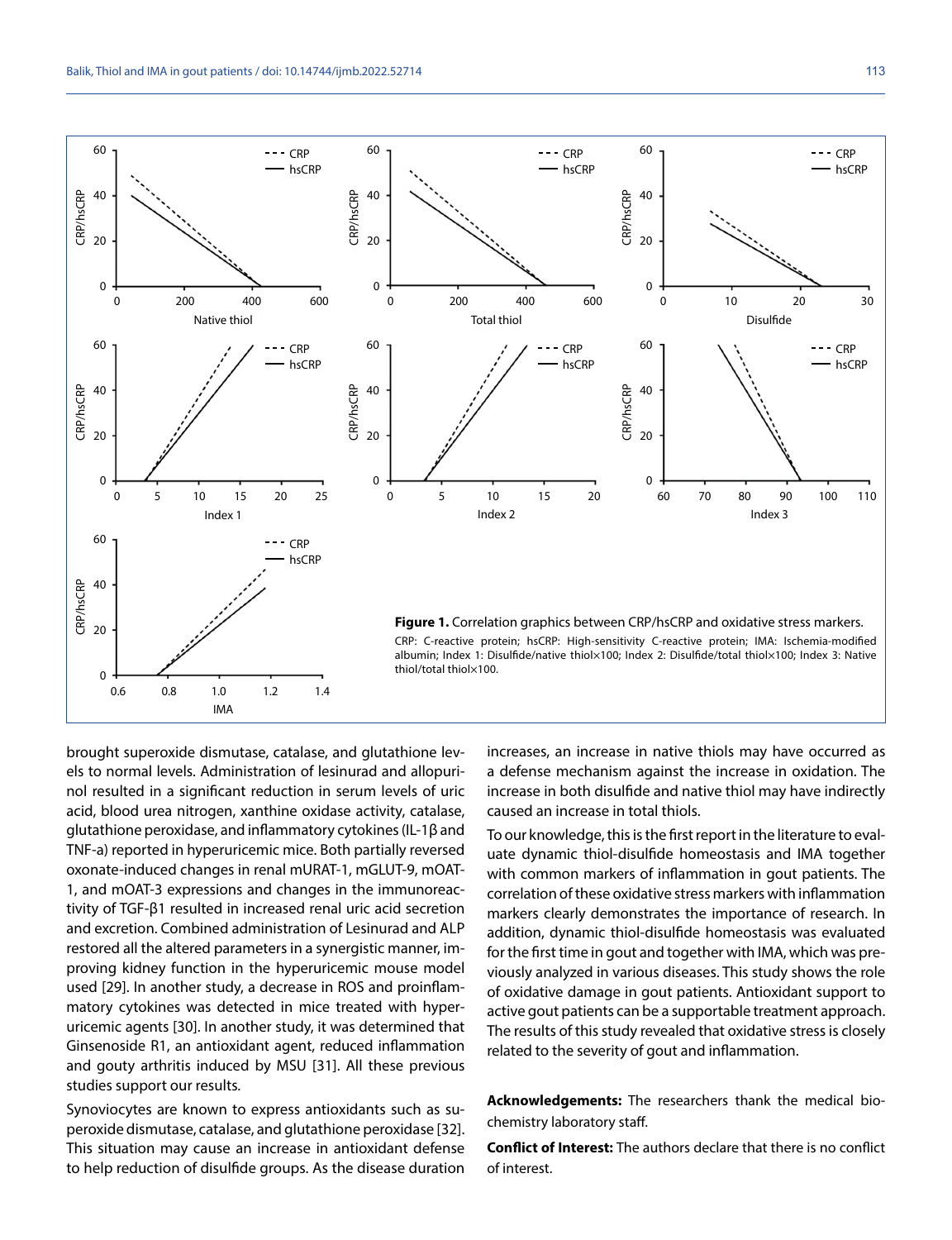**Ethics Committee Approval:** The study was approved by The Ankara City Hospital Number 2 Clinical Research Ethics Committee (No: E2-21-402, Date: 18/05/2021).

**Financial Disclosure:** The authors declared that this study has received no financial support.

**Peer-review:** Externally peer-reviewed.

**Authorship Contributions:** Concept – A.R.B.; Design – O.E.; Supervision – Z.B.B.; Funding – O.E.; Materials – A.O.; Data collection &/or processing – S.C.S.; Analysis and/or interpretation – M.K.; Literature search – E.F.O.; Writing – S.N.; Critical review – C.Y.

# **References**

- 1. Dalbeth N, Gosling AL, Gaffo A, Abhishek A. Gout. Lancet 2021;397(10287):1843–55[. \[CrossRef\]](https://doi.org/10.1016/S0140-6736(21)00569-9)
- 2. Zhu Y, Pandya BJ, Choi HK. Prevalence of gout and hyperuricemia in the US general population: the National Health and Nutrition Examination Survey 2007-2008. Arthritis Rheum 2011;63(10):3136–4[1. \[CrossRef\]](https://doi.org/10.1002/art.30520)
- 3. Martillo MA, Nazzal L, Crittenden DB. The crystallization of monosodium urate. Curr Rheumatol Rep 2014;16(2):400.
- 4. Cronstein BN, Terkeltaub R. The inflammatory process of gout and its treatment. Arthritis Res Ther 2006;8 Suppl 1(Suppl 1):S[3. \[CrossRef\]](https://doi.org/10.1186/ar1908)
- 5. Martinon F, Pétrilli V, Mayor A, Tardivel A, Tschopp J. Gout-associated uric acid crystals activate the NALP3 inflammasome. Nature 2006;440(7081):237-41. [CrossRef]
- 6. Peng YJ, Lee CH, Wang CC, Salter DM, Lee HS. Pycnogenol attenuates the inflammatory and nitrosative stress on joint inflammation induced by urate crystals. Free Radic Biol Med 2012;52(4):765–7[4. \[CrossRef\]](https://doi.org/10.1016/j.freeradbiomed.2011.12.003)
- 7. So A, Thorens B. Uric acid transport and disease. J Clin Invest 2010;120(6):1791–[9. \[CrossRef\]](https://doi.org/10.1172/JCI42344)
- 8. Ozdemir A, Erel O. Thiol-disulphide balance: could be a new marker for thyroid cancer? J Cancer Ther 2018;9:598–604.
- 9. Sbarouni E, Georgiadou P, Voudris V. Ischemia modified albumin changes - review and clinical implications. Clin Chem Lab Med 2011;49(2):177-8[4. \[CrossRef\]](https://doi.org/10.1515/CCLM.2011.037)
- 10. Yoshida M. High sensitive CRP: hsCRP. Nihon Rinsho 2011;1:503–6.
- 11. Neogi T, Jansen TL, Dalbeth N, Fransen J, Schumacher HR, Berendsen D, et al. 2015 Gout classification criteria: an American College of Rheumatology/European League Against Rheumatism collaborative initiative. Arthritis Rheumatol 2015;67(10):2557–[68. \[CrossRef\]](https://doi.org/10.1002/art.39254)
- 12. Bar-Or D, Lau E, Winkler JV. A novel assay for cobalt-albumin binding and its potential as a marker for myocardial ischemia-a preliminary report. J Emerg Med 2000;19(4):311–5.
- 13. Erel O, Neselioglu S. A novel and automated assay for thiol/ disulphide homeostasis. Clin Biochem 2014;47(18):326–32.
- 14. Li S, Li L, Yan H, Jiang X, Hu W, Han N, et al. Anti gouty arthritis and anti hyperuricemia properties of celery seed extracts in rodent models. Mol Med Rep 2019;20(5):4623–3[3. \[CrossRef\]](https://doi.org/10.3892/mmr.2019.10708)
- 15. Rock KL, Kataoka H, Lai JJ. Uric acid as a danger signal in gout

and its comorbidities. Nat Rev Rheumatol 2013;9(1):13–23.

- 16. Afonso V, Champy R, Mitrovic D, Collin P, Lomri A. Reactive oxygen species and superoxide dismutases: role in joint diseases. Joint Bone Spine 2007;74(4):324-9. [CrossRef]
- 17. Talwalkar SS, Bon Homme M, Miller JJ, Elin RJ. Ischemia modified albumin, a marker of acute ischemic events: a pilot study. Ann Clin Lab Sci 2008;38(2):132–7.
- 18. Kadioğlu H, Ömür D, Bozkurt S, Ferlengez E, Memmı N, Ersoy YE, et al. Ischemia modified albumin can predict necrosis at incarcerated hernias. Dis Markers 2013;35(6):807-1[0. \[CrossRef\]](https://doi.org/10.1155/2013/185425)
- 19. Jeong JH, Hong S, Kwon OC, Ghang B, Hwang I, Kim YG, et al. CD14+ Cells with the phenotype of infiltrated monocytes consist of distinct populations characterized by anti-inflammatory as well as pro-inflammatory activity in gouty arthritis. Front Immunol 2017;8:126[0. \[CrossRef\]](https://doi.org/10.3389/fimmu.2017.01260)
- 20. Mittal M, Siddiqui MR, Tran K, Reddy SP, Malik AB. Reactive oxygen species in inflammation and tissue injury. Antioxid Redox Signal 2014;20(7):1126–6[7. \[CrossRef\]](https://doi.org/10.1089/ars.2012.5149)
- 21. Murunikkara V, Rasool M. Trikatu, a herbal compound that suppresses monosodium urate crystal-induced inflammation in rats, an experimental model for acute gouty arthritis. Cell Biochem Funct 2014;32(1):106–1[4. \[CrossRef\]](https://doi.org/10.1002/cbf.2979)
- 22. Li S, Wu H, Han D, Ma S, Fan W, Wang Y, et al. A novel mechanism of mesenchymal stromal cell-mediated protection against sepsis: restricting inflammasome activation in macrophages by increasing mitophagy and decreasing mitochondrial ROS. Oxid Med Cell Longev 2018;2018:3537609.
- 23. Alvarez-Soria MA, Herrero-Beaumont G, Sánchez-Pernaute O, Bellido M, Largo R. Diacerein has a weak effect on the catabolic pathway of human osteoarthritis synovial fibroblast--comparison to its effects on osteoarthritic chondrocytes. Rheumatology (Oxford) 2008;47(5):627–3[3. \[CrossRef\]](https://doi.org/10.1093/rheumatology/ken116)
- 24. Liu-Bryan R, Pritzker K, Firestein GS, Terkeltaub R. TLR2 signaling in chondrocytes drives calcium pyrophosphate dihydrate and monosodium urate crystal-induced nitric oxide generation. J Immunol 2005;174(8):5016–23[. \[CrossRef\]](https://doi.org/10.4049/jimmunol.174.8.5016)
- 25. George J, Struthers AD. Role of urate, xanthine oxidase and the effects of allopurinol in vascular oxidative stress. Vasc Health Risk Manag 2009;5(1):265–72. [\[CrossRef\]](https://doi.org/10.2147/VHRM.S4265)
- 26. Carter WO, Narayanan PK, Robinson JP. Intracellular hydrogen peroxide and superoxide anion detection in endothelial cells. J Leukoc Biol 1994;55(2):253–[8. \[CrossRef\]](https://doi.org/10.1002/jlb.55.2.253)
- 27. Ballur AFH, Altinoz E, Yigitturk G, Onal MO, Elbe H, Bicer Y, et al. Influence of pinealectomy and long-term melatonin administration on inflammation and oxidative stress in experimental gouty arthritis. Inflammation 2022;45(3):1332-[47. \[CrossRef\]](https://doi.org/10.1007/s10753-022-01623-2)
- 28. Vikrama Chakravarthi P, Murugesan S, Arivuchelvan A, Sukumar K, Arulmozhi A, Jagadeeswaran A. Therapeutic antigout and antioxidant activity of Piper betle L. in gout-induced broilers. Br Poult Sci 2022:1–[8. \[CrossRef\]](https://doi.org/10.1080/00071668.2021.1998365)
- 29. Alghamdi YS, Soliman MM, Nassan MA. Impact of Lesinurad and allopurinol on experimental Hyperuricemia in mice: biochemical, molecular and Immunohistochemical study. BMC Pharmacol Toxicol 2020;21(1):1[0. \[CrossRef\]](https://doi.org/10.1186/s40360-020-0386-7)
- 30. Soliman MM, Nassan MA, Aldhahrani A, Althobaiti F, Mo-